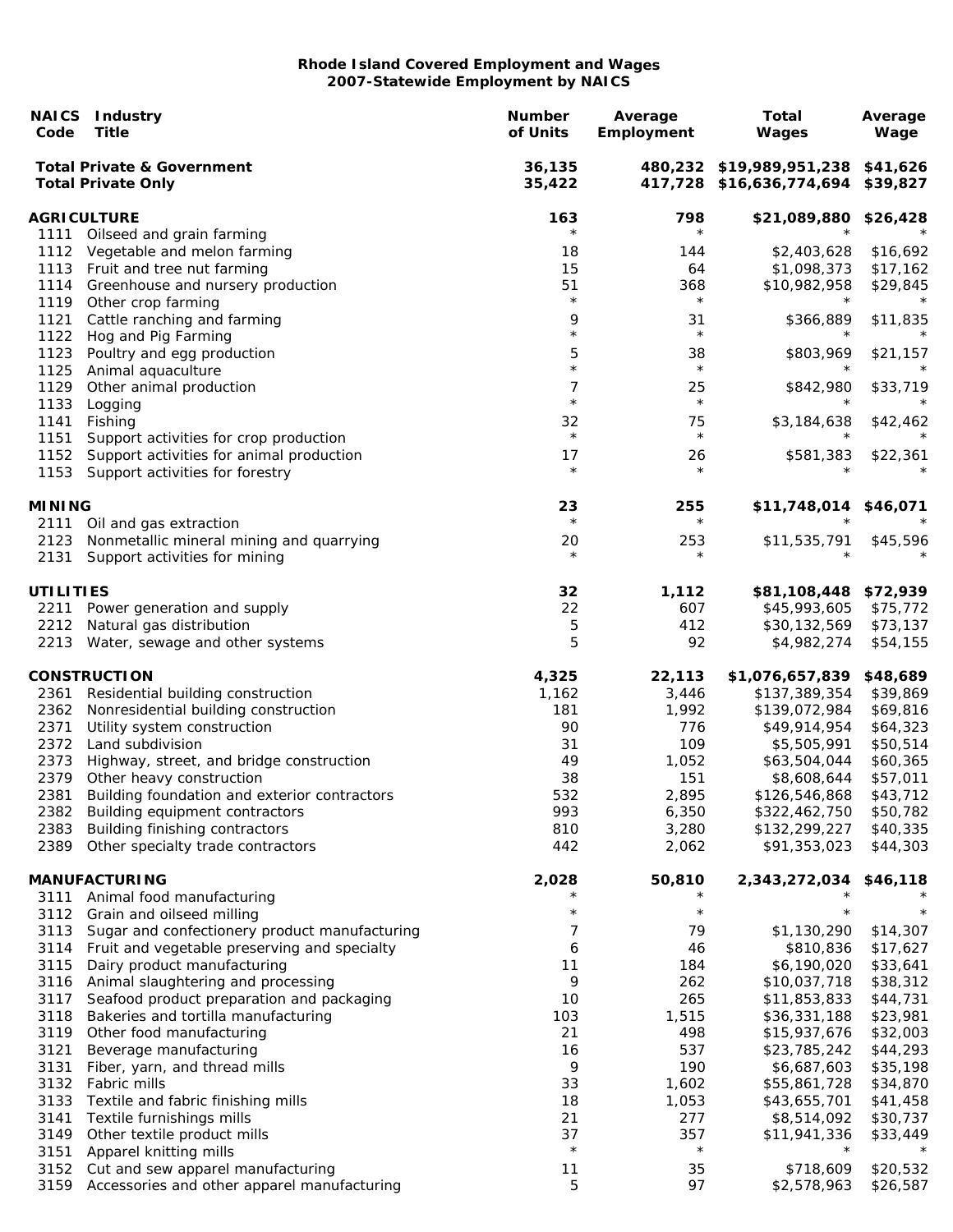| Code         | <b>NAICS Industry</b><br><b>Title</b>                                     | <b>Number</b><br>of Units | Average<br>Employment | <b>Total</b><br>Wages        | Average<br>Wage      |
|--------------|---------------------------------------------------------------------------|---------------------------|-----------------------|------------------------------|----------------------|
| 3169         | Other leather product manufacturing                                       | 13                        | 127                   | \$2,744,848                  | \$21,613             |
| 3211         | Sawmills and wood preservation                                            | 5                         | 92                    | \$3,640,151                  | \$39,567             |
| 3212         | Plywood and engineered wood product mfg.                                  | 4                         | 45                    | \$1,539,872                  | \$34,219             |
| 3219         | Other wood product manufacturing                                          | 34                        | 542                   | \$20,067,479                 | \$37,025             |
| 3221         | Pulp, paper, and paperboard mills                                         | 2                         | 170                   | \$8,954,793                  | \$52,675             |
| 3222         | Converted paper product manufacturing                                     | 40                        | 1,176                 | \$44,962,804                 | \$38,234             |
| 3231         | Printing and related support activities                                   | 164                       | 1,968                 | \$79,861,099                 | \$40,580             |
| 3241         | Petroleum and coal products manufacturing                                 | 4                         | 47                    | \$2,910,665                  | \$61,929             |
| 3251         | Basic chemical manufacturing                                              | 7                         | 314                   | \$18,156,509                 | \$57,823             |
| 3252         | Resin, rubber, and artificial fibers mfg.                                 | 14                        | 351<br>$\star$        | \$18,365,030<br>$\star$      | \$52,322             |
| 3253         | Agricultural chemical manufacturing                                       | $\star$                   |                       |                              |                      |
| 3254         | Pharmaceutical and medicine manufacturing                                 | 17                        | 1,927                 | \$176,778,406                | \$91,738             |
| 3255         | Paint, coating, and adhesive manufacturing                                | 10                        | 99                    | \$4,603,621                  | \$46,501             |
| 3256         | Soap, cleaning compound, and toiletry mfg.                                | 13                        | 748                   | \$28,404,719                 | \$37,974             |
| 3259         | Other chemical product and preparation mfg.                               | 19                        | 983                   | \$54,766,454                 | \$55,714             |
| 3261<br>3262 | Plastics product manufacturing                                            | 62<br>6                   | 2,837<br>79           | \$126,143,174<br>\$2,729,001 | \$44,464<br>\$34,544 |
| 3271         | Rubber product manufacturing<br>Clay product and refractory manufacturing | $\star$                   | $\star$               | $\star$                      |                      |
| 3272         | Glass and glass product manufacturing                                     | 17                        | 169                   | \$7,595,402                  | \$44,943             |
| 3273         | Cement and concrete product manufacturing                                 | 19                        | 280                   | \$12,145,358                 | \$43,376             |
| 3279         | Other nonmetallic mineral products                                        | 18                        | 186                   | \$9,017,836                  | \$48,483             |
| 3311         | Iron and Steel Mills and Ferroalloy Manufacturing                         | $\star$                   | $\star$               |                              |                      |
| 3312         | Steel product mfg. from purchased steel                                   | $\star$                   | $\star$               | $\star$                      |                      |
| 3314         | Other nonferrous metal production                                         | 30                        | 1,083                 | \$63,072,175                 | \$58,238             |
| 3315         | Foundries                                                                 | 36                        | 449                   | \$14,594,739                 | \$32,505             |
| 3321         | Forging and stamping                                                      | 26                        | 602                   | \$26,918,870                 | \$44,716             |
| 3322         | Cutlery and handtool manufacturing                                        | 10                        | 259                   | \$15,110,981                 | \$58,344             |
| 3323         | Architectural and structural metals mfg.                                  | 48                        | 608                   | \$26,480,927                 | \$43,554             |
| 3324         | Boiler, tank, and shipping container mfg.                                 | 9                         | 1,015                 | \$38,494,267                 | \$37,925             |
| 3325         | Hardware manufacturing                                                    | 6                         | 204                   | \$7,325,789                  | \$35,911             |
| 3326         | Spring and wire product manufacturing                                     | 13                        | 650                   | \$30,593,129                 | \$47,066             |
| 3327         | Machine shops and threaded product mfg.                                   | 93                        | 1,495                 | \$61,385,603                 | \$41,061             |
| 3328         | Coating, engraving, and heat treating metals                              | 85                        | 1,356                 | \$44,961,801                 | \$33,158             |
| 3329         | Other fabricated metal product manufacturing                              | 37                        | 756                   | \$30,576,985                 | \$40,446             |
| 3331         | Agriculture, construction, and mining machinery mfg.                      | $\star$                   | $\star$               | $\star$                      |                      |
| 3332         | Industrial machinery manufacturing                                        | 34                        | 357                   | \$18,843,093                 | \$52,782             |
| 3333         | Commercial and service industry machinery                                 | 12                        | 163                   | \$8,966,635                  | \$55,010             |
| 3334         | HVAC and commercial refrigeration equipment                               | 5                         | 461                   | \$24,225,484                 | \$52,550             |
| 3335         | Metalworking machinery manufacturing                                      | 81                        | 851                   | \$36,286,684                 | \$42,640             |
| 3336         | Turbine and power transmission equipment mfg.                             | $\star$                   | $\star$               |                              |                      |
| 3339         | Other general purpose machinery manufacturing                             | 23                        | 246                   | \$11,388,504                 | \$46,295             |
| 3341         | Computer and peripheral equipment mfg.                                    | $\star$                   | $\star$               |                              |                      |
| 3342         | Communications equipment manufacturing                                    | 7                         | 258                   | \$15,798,807                 | \$61,236             |
| 3343         | Audio and video equipment manufacturing                                   | $\star$                   | $\star$               |                              |                      |
| 3344         | Semiconductor and electronic component mfg.                               | 19                        | 668                   | \$27,101,911                 | \$40,572             |
| 3345         | Electronic instrument manufacturing                                       | 54                        | 3,324<br>$\star$      | \$219,203,045                | \$65,946             |
| 3346         | Magnetic media manufacturing and reproducing                              | $\star$                   |                       |                              |                      |
| 3351         | Electric lighting equipment manufacturing                                 | 10                        | 361                   | \$13,447,166                 | \$37,250             |
| 3353         | Electrical equipment manufacturing                                        | 5                         | 30                    | \$2,545,981                  | \$84,866             |
| 3359         | Other electrical equipment and component mfg.                             | 26                        | 1,224                 | \$108,578,034                | \$88,708             |
| 3362         | Motor vehicle body and trailer manufacturing                              | 5                         | 82                    | \$2,955,467                  | \$36,042             |
| 3363         | Motor vehicle parts manufacturing                                         | 4<br>$\star$              | 51<br>$\star$         | \$2,270,811<br>$\star$       | \$44,526<br>$^\star$ |
| 3364         | Aerospace product and parts manufacturing                                 |                           |                       | \$169,249,234                | \$48,551             |
| 3366<br>3369 | Ship and boat building<br>Other transportation equipment manufacturing    | 49<br>$\star$             | 3,486                 |                              |                      |
| 3371         | Household and institutional furniture mfg.                                | 44                        | 266                   | \$8,391,228                  | \$31,546             |
| 3372         | Office furniture and fixtures manufacturing                               | 33                        | 1,160                 | \$46,855,445                 | \$40,393             |
| 3379         | Other furniture related product manufacturing                             | $\star$                   | $\star$               | $\star$                      |                      |
| 3391         | Medical equipment and supplies manufacturing                              | 65                        | 1,410                 | \$65,959,632                 | \$46,780             |
| 3399         | Other miscellaneous manufacturing                                         | 362                       | 7,969                 | \$304,957,697                | \$38,268             |
|              |                                                                           |                           |                       |                              |                      |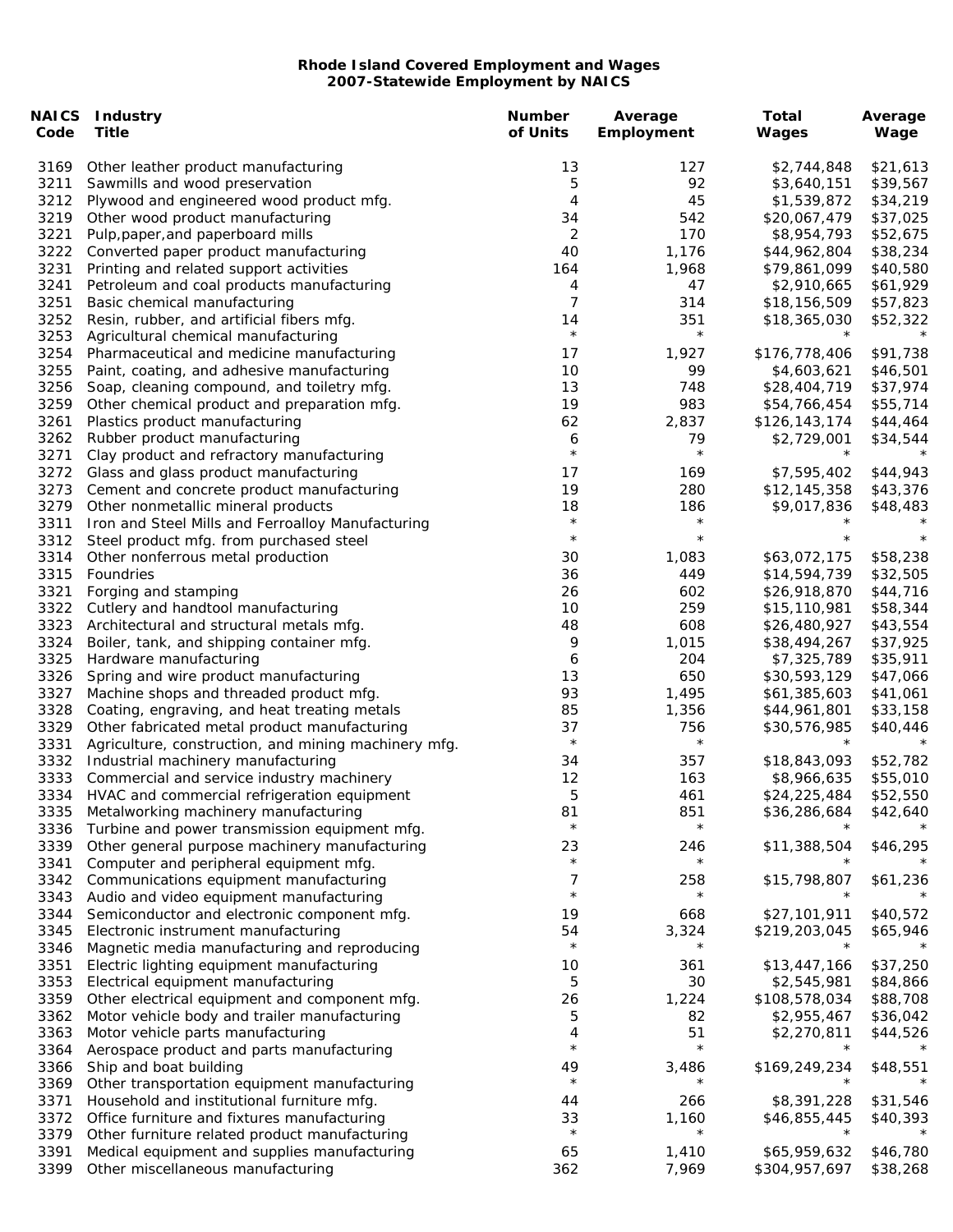| Code | <b>NAICS Industry</b><br><b>Title</b>               | <b>Number</b><br>of Units | Average<br>Employment | Total<br>Wages  | Average<br>Wage |
|------|-----------------------------------------------------|---------------------------|-----------------------|-----------------|-----------------|
|      | <b>WHOLESALE TRADE</b>                              | 3,059                     | 17,194                | \$1,016,182,995 | \$59,101        |
| 4231 | Motor vehicle and parts merchant wholesalers        | 99                        | 885                   | \$33,748,390    | \$38,134        |
| 4232 | Furniture and furnishing merchant wholesalers       | 35                        | 338                   | \$17,744,902    | \$52,500        |
| 4233 | Lumber and construction supply merchant wholesalers | 66                        | 630                   | \$32,252,519    | \$51,194        |
| 4234 | Commercial equip. merchant wholesalers              | 188                       | 1,696                 | \$101,163,640   | \$59,648        |
| 4235 | Metal and mineral merchant wholesalers              | 16                        | 205                   | \$11,787,857    | \$57,502        |
| 4236 | Electric goods merchant wholesalers                 | 94                        | 1,153                 | \$87,705,603    | \$76,067        |
| 4237 | Hardware and plumbing merchant wholesalers          | 84                        | 667                   | \$33,610,078    | \$50,390        |
| 4238 | Machinery and supply merchant wholesalers           | 186                       | 1,299                 | \$70,454,115    | \$54,237        |
| 4239 | Misc. durable goods merchant wholesalers            | 178                       | 2,077                 | \$108,602,413   | \$52,288        |
| 4241 | Paper and paper product merchant wholesalers        | 50                        | 375                   | \$17,973,876    | \$47,930        |
| 4242 | Druggists' goods merchant wholesalers               | 69                        | 539                   | \$44,451,644    | \$82,471        |
| 4243 | Apparel and piece goods merchant wholesalers        | 33                        | 249                   | \$10,338,621    | \$41,521        |
| 4244 | Grocery and related product wholesalers             | 167                       | 1,722                 | \$78,993,922    | \$45,873        |
| 4245 | Farm product raw material merchant wholesalers      | $\star$                   | $\star$               | $\star$         | $\star$         |
| 4246 | Chemical merchant wholesalers                       | 56                        | 669                   | \$41,720,545    | \$62,363        |
| 4247 | Petroleum merchant wholesalers                      | 36                        | 380                   | \$16,241,574    | \$42,741        |
| 4248 | Alcoholic beverage merchant wholesalers             | 20                        | 409                   | \$25,201,992    | \$61,619        |
| 4249 | Misc. nondurable goods merchant wholesalers         | 93                        | 743                   | \$29,626,679    | \$39,874        |
| 4251 | Electronic markets and agents and brokers           | 1,594                     | 3,114                 | \$252,766,114   | \$81,171        |
|      | <b>RETAIL TRADE</b>                                 | 4,039                     | 51,501                | 1,370,834,715   | \$26,618        |
| 4411 | Automobile dealers                                  | 221                       | 3,899                 | \$168,028,507   | \$43,095        |
| 4412 | Other motor vehicle dealers                         | 83                        | 652                   | \$25,730,946    | \$39,465        |
| 4413 | Auto parts, accessories, and tire stores            | 156                       | 1,343                 | \$37,612,045    | \$28,006        |
| 4421 | Furniture stores                                    | 76                        | 645                   | \$22,273,498    | \$34,533        |
| 4422 | Home furnishings stores                             | 133                       | 1,028                 | \$26,873,224    | \$26,141        |
| 4431 | Electronics and appliance stores                    | 173                       | 1,221                 | \$41,764,974    | \$34,206        |
| 4441 | Building material and supplies dealers              | 188                       | 3,793                 | \$118,504,029   | \$31,243        |
| 4442 | Lawn and garden equipment and supplies stores       | 57                        | 272                   | \$7,873,515     | \$28,947        |
| 4451 | Grocery stores                                      | 354                       | 9,654                 | \$202,243,344   | \$20,949        |
| 4452 | Specialty food stores                               | 139                       | 1,124                 | \$21,732,587    | \$19,335        |
| 4453 | Beer, wine, and liquor stores                       | 222                       | 1,333                 | \$26,598,629    | \$19,954        |
| 4461 | Health and personal care stores                     | 314                       | 5,968                 | \$235,101,729   | \$39,394        |
| 4471 | Gasoline stations                                   | 306                       | 1,871                 | \$37,915,574    | \$20,265        |
| 4481 | Clothing stores                                     | 352                       | 4,619                 | \$76,769,103    | \$16,620        |
| 4482 | Shoe stores                                         | 71                        | 517                   | \$9,025,486     | \$17,457        |
| 4483 | Jewelry, luggage, and leather goods stores          | 106                       | 503                   | \$14,037,287    | \$27,907        |
| 4511 | Sporting goods and musical instrument stores        | 198                       | 1,369                 | \$23,691,996    | \$17,306        |
| 4512 | Book, periodical, and music stores                  | 56                        | 556                   | \$9,265,164     | \$16,664        |
| 4521 | Department stores                                   | 34                        | 4,596                 | \$95,516,422    | \$20,783        |
| 4529 | Other general merchandise stores                    | 97                        | 1,731                 | \$36,317,103    | \$20,980        |
| 4531 | <b>Florists</b>                                     | 83                        | 368                   | \$5,865,865     | \$15,940        |
| 4532 | Office supplies, stationery, and gift stores        | 195                       | 1,507                 | \$31,447,121    | \$20,867        |
| 4533 | Used merchandise stores                             | 67                        | 295                   | \$5,643,659     | \$19,131        |
| 4539 | Other miscellaneous store retailers                 | 138                       | 618                   | \$13,465,203    | \$21,788        |
| 4541 | Electronic shopping and mail-order houses           | 57                        | 599                   | \$20,145,754    | \$33,632        |
| 4542 | Vending machine operators                           | 24                        | 104                   | \$3,596,483     | \$34,582        |
| 4543 | Direct selling establishments                       | 148                       | 1,316                 | \$53,795,468    | \$40,878        |
|      | <b>TRANSPORTATION &amp; WAREHOUSING</b>             | 757                       | 9,534                 | 322,785,960     | \$33,856        |
| 4811 | Scheduled air transportation                        | 15                        | 381                   | \$13,414,620    | \$35,209        |
| 4812 | Nonscheduled air transportation                     | 11                        | 64                    | \$3,814,959     | \$59,609        |
| 4821 | Rail Transportation                                 | $\star$                   | $\star$               | $\star$         |                 |
| 4831 | Sea, coastal, and Great Lakes transportation        | 9                         | 94                    | \$3,409,206     | \$36,268        |
| 4832 | Inland water transportation                         | $\star$                   | $\star$               |                 |                 |
| 4841 | General freight trucking                            | 162                       | 1,323                 | \$60,347,451    | \$45,614        |
| 4842 | Specialized freight trucking                        | 170                       | 915                   | \$34,014,433    | \$37,174        |
| 4851 | Urban transit systems                               |                           |                       |                 | #DIV/0!         |
| 4852 | Interurban and rural bus transportation             | $\star$                   | $\star$               | $^\star$        | $^\star$        |
| 4853 | Taxi and limousine service                          | 49                        | 264                   | \$5,213,100     | \$19,747        |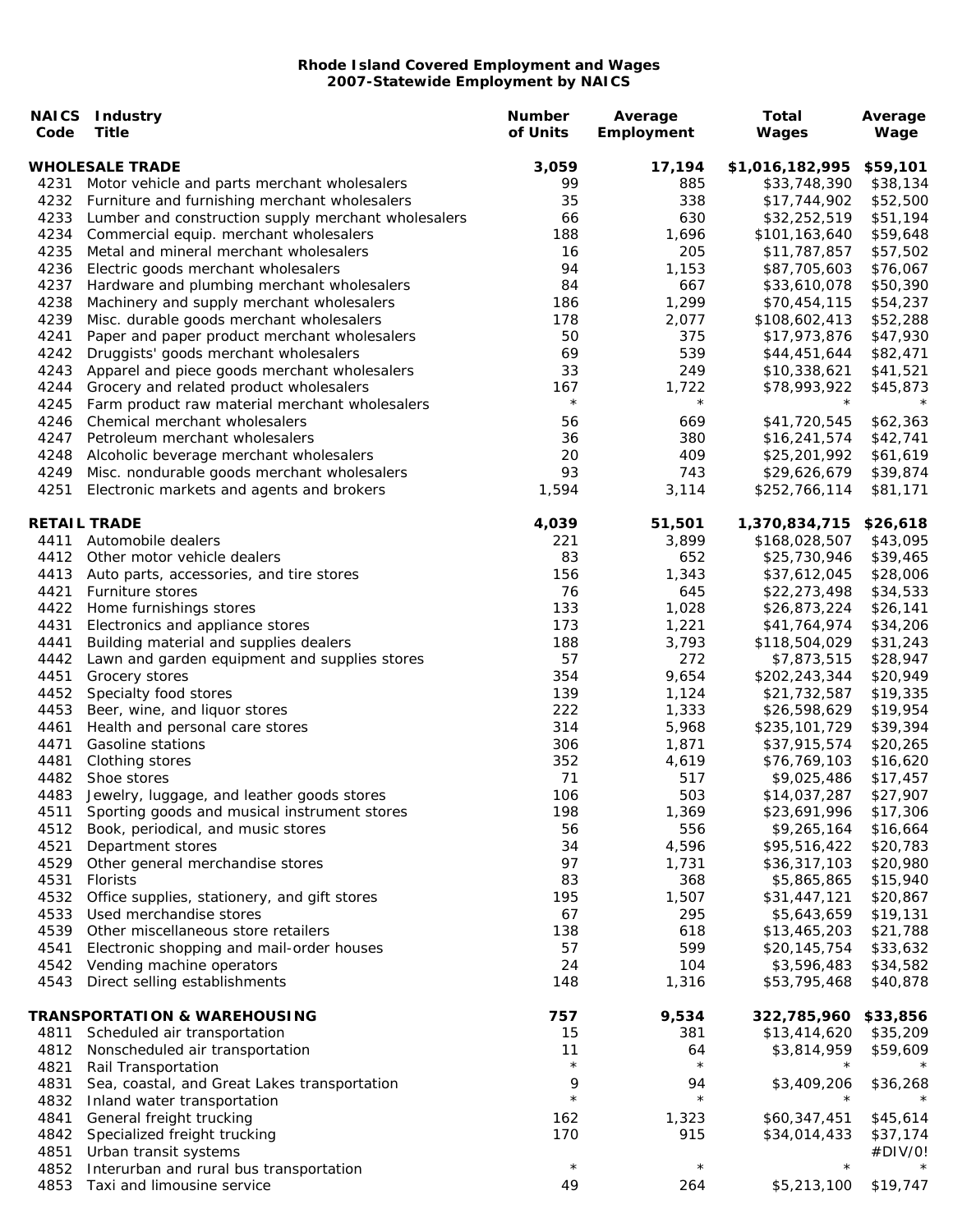| Code         | <b>NAICS Industry</b><br><b>Title</b>                                              | <b>Number</b><br>of Units | Average<br>Employment | <b>Total</b><br>Wages         | Average<br>Wage      |
|--------------|------------------------------------------------------------------------------------|---------------------------|-----------------------|-------------------------------|----------------------|
| 4854         | School and employee bus transportation                                             | 38                        | 1,580                 | \$30,867,259                  | \$19,536             |
| 4855         | Charter bus industry                                                               | 5                         | 107                   | \$3,159,425                   | \$29,527             |
| 4859         | Other ground passenger transportation                                              | 12                        | 81                    | \$2,211,901                   | \$27,307             |
| 4861         | Pipeline transportation of crude oil                                               | $\star$                   | $\star$               |                               | $^\star$             |
| 4862         | Pipeline transportation of natural gas                                             | $\star$                   | $\star$               |                               | $\star$              |
| 4869         | Other pipeline transportation                                                      | $\star$                   | $\star$               |                               | $\star$              |
| 4871         | Scenic and sightseeing transportation, land                                        | 6                         | 53                    | \$950,441                     | \$17,933             |
| 4872         | Scenic and sightseeing transportation, water                                       | 44                        | 198                   | \$4,422,622                   | \$22,336             |
| 4881         | Support activities for air transportation                                          | 23<br>$\star$             | 237<br>$\star$        | \$5,929,974<br>$\star$        | \$25,021<br>$\star$  |
| 4882         | Support activities for rail transportation                                         |                           |                       |                               |                      |
| 4883         | Support activities for water transportation                                        | 21                        | 213                   | \$9,212,742                   | \$43,252             |
| 4884         | Support activities for road transportation                                         | 42                        | 324                   | \$10,816,048                  | \$33,383             |
| 4885<br>4889 | Freight transportation arrangement<br>Other support activities for transportation  | 50<br>8                   | 245<br>14             | \$12,785,730<br>\$325,428     | \$52,187<br>\$23,245 |
| 4921         | Couriers                                                                           | 25                        | 1,798                 | \$61,675,232                  | \$34,302             |
| 4922         | Local messengers and local delivery                                                | 32                        | 184                   | \$6,158,628                   | \$33,471             |
| 4931         | Warehousing and storage                                                            | 29                        | 1,224                 | \$44,096,120                  | \$36,026             |
|              |                                                                                    |                           |                       |                               |                      |
|              | <b>INFORMATION</b>                                                                 | 668                       | 10,462                | 602,279,870                   | \$57,568             |
| 5111         | Newspaper, book, and directory publishers                                          | 122                       | 1,872                 | \$82,402,531                  | \$44,018             |
| 5112         | Software publishers                                                                | 130                       | 944                   | \$82,955,243                  | \$87,876             |
| 5121         | Motion picture and video industries                                                | 74                        | 520                   | \$9,630,480                   | \$18,520             |
| 5122         | Sound recording industries                                                         | 10                        | 11                    | \$312,535                     | \$28,412             |
| 5151         | Radio and television broadcasting                                                  | 31                        | 792                   | \$41,551,625                  | \$52,464             |
| 5171         | Wired telecommunications carriers                                                  | 82                        | 2,429                 | \$150,921,010                 | \$62,133             |
| 5172         | Wireless telecommunications carriers                                               | 21<br>$\star$             | 310<br>$\star$        | \$18,242,799<br>$\star$       | \$58,848<br>$\star$  |
| 5174         | Satellite telecommunications                                                       |                           |                       |                               |                      |
| 5179         | Other telecommunications                                                           | 29<br>89                  | 471                   | \$35,156,454<br>\$165,095,538 | \$74,642             |
| 5182<br>5191 | Data processing and related services<br>Other information services                 | 81                        | 2,527<br>586          | \$15,754,840                  | \$65,333<br>\$26,885 |
|              |                                                                                    |                           |                       |                               |                      |
|              | <b>FINANCE &amp; INSURANCE</b>                                                     | 1,779                     | 26,515                | 1,613,339,538                 | \$60,846             |
| 5221         | Depository credit intermediation                                                   | 335                       | 9,914                 | \$421,282,179                 | \$42,494             |
| 5222         | Nondepository credit intermediation                                                | 214                       | 1,976                 | \$155,338,438                 | \$78,613             |
| 5223         | Activities related to credit intermediation                                        | 291                       | 1,553                 | \$69,898,323                  | \$45,009             |
| 5231<br>5232 | Securities and commodity contracts brokerage<br>Securities and commodity exchanges | 96<br>$\star$             | 2,389<br>$\star$      | \$280,841,784<br>$\star$      | \$117,556<br>$\star$ |
| 5239         | Other financial investment activities                                              | 141                       | 1,652                 | \$148,971,101                 | \$90,176             |
| 5241         | Insurance carriers                                                                 | 140                       | 5,542                 | \$336,409,814                 | \$60,702             |
| 5242         | Insurance agencies, brokerages, and related                                        | 544                       | 3,421                 | \$196,795,761                 | \$57,526             |
| 5251         | Insurance and employee benefit funds                                               | 11                        | 51                    | \$2,533,087                   | \$49,668             |
| 5259         | Other investment pools and funds                                                   | 8                         | 14                    | \$1,172,023                   | \$83,716             |
|              | REAL ESTATE, RENTAL & LEASING                                                      | 1,244                     | 6,740                 | 249,953,156                   | \$37,085             |
| 5311         | Lessors of real estate                                                             | 288                       | 988                   | \$38,677,216                  | \$39,147             |
| 5312         | Offices of real estate agents and brokers                                          | 337                       | 972                   | \$44,324,485                  | \$45,601             |
| 5313         | Activities related to real estate                                                  | 353                       | 2,723                 | \$107,348,618                 | \$39,423             |
| 5321         | Automotive equipment rental and leasing                                            | 67                        | 834                   | \$22,305,154                  | \$26,745             |
| 5322         | Consumer goods rental                                                              | 120                       | 756                   | \$16,017,639                  | \$21,187             |
| 5323         | General rental centers                                                             | 22                        | 200                   | \$7,774,443                   | \$38,872             |
| 5324         | Machinery and equipment rental and leasing                                         | 52                        | 232                   | \$10,556,975                  | \$45,504             |
| 5331         | Lessors of nonfinancial intangible assets                                          | 9                         | 35                    | \$2,948,626                   | \$84,246             |
|              | PROFESSIONAL, SCIENTIFIC, & TECHNICAL SERVICES                                     | 4,069                     | 21,778                | 1,296,007,822                 | \$59,510             |
| 5411         | Legal services                                                                     | 878                       | 4,184                 | \$230,724,505                 | \$55,144             |
|              | 5412 Accounting and bookkeeping services                                           | 499                       | 3,624                 | \$161,420,836                 | \$44,542             |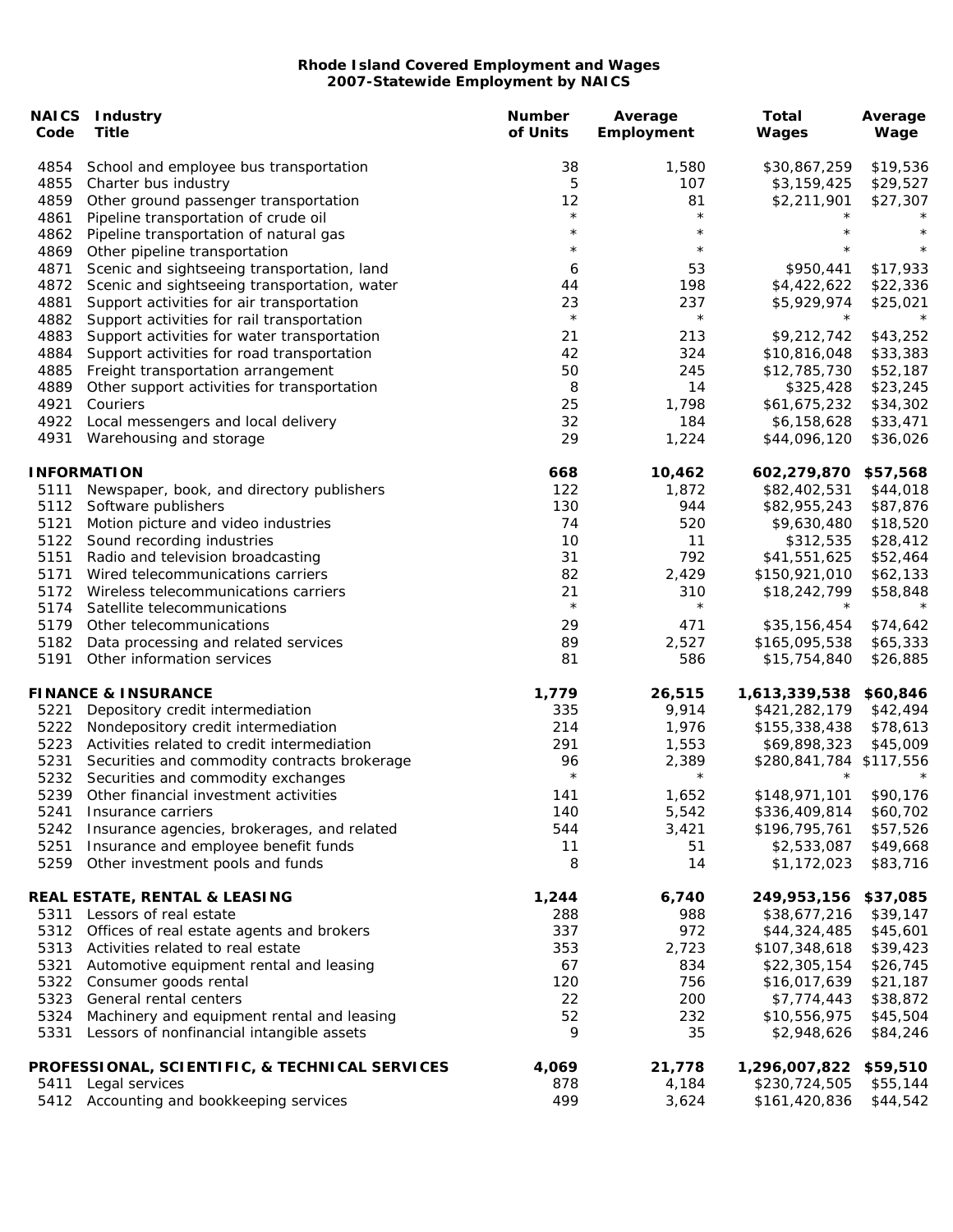|      | <b>NAICS</b> Industry                                         | <b>Number</b> | Average    | <b>Total</b>         | Average  |
|------|---------------------------------------------------------------|---------------|------------|----------------------|----------|
| Code | <b>Title</b>                                                  | of Units      | Employment | Wages                | Wage     |
| 5413 | Architectural and engineering services                        | 528           | 3,677      | \$221,246,440        | \$60,170 |
| 5414 | Specialized design services                                   | 157           | 438        | \$21,544,049         | \$49,187 |
| 5415 | Computer systems design and related services                  | 800           | 4,784      | \$393,235,067        | \$82,198 |
| 5416 | Management and technical consulting services                  | 631           | 1,938      | \$119,916,993        | \$61,877 |
| 5417 | Scientific research and development services                  | 102           | 584        | \$41,389,285         | \$70,872 |
| 5418 | Advertising and related services                              | 243           | 969        | \$52,988,410         | \$54,684 |
| 5419 | Other professional and technical services                     | 234           | 1,580      | \$53,542,237         | \$33,887 |
|      | <b>MANAGEMENT OF COMPANIES</b>                                | 226           | 9,451      | \$911,328,231        | \$96,427 |
|      | 5511 Management of companies and enterprises                  | 226           | 9,451      | \$911,328,232        | \$96,427 |
|      | <b>ADMINISTRATIVE &amp; SUPPORT &amp; WASTE MGMT SERVICES</b> | 2,379         | 24,929     | 702,649,907          | \$28,186 |
| 5611 | Office administrative services                                | 108           | 899        | \$42,497,060         | \$47,271 |
| 5612 | Facilities support services                                   | 14            | 324        | \$12,104,182         | \$37,359 |
| 5613 | <b>Employment services</b>                                    | 484           | 9,690      | \$239,997,869        | \$24,768 |
| 5614 | <b>Business support services</b>                              | 164           | 1,166      | \$44,097,429         | \$37,819 |
| 5615 | Travel arrangement and reservation services                   | 117           | 1,830      | \$64,585,545         | \$35,293 |
| 5616 | Investigation and security services                           | 156           | 2,278      | \$54,302,954         | \$23,838 |
| 5617 | Services to buildings and dwellings                           | 1,047         | 6,364      | \$155,634,360        | \$24,455 |
| 5619 | Other support services                                        | 143           | 799        | \$17,784,236         | \$22,258 |
| 5621 | Waste collection                                              | 70            | 739        | \$31,259,021         | \$42,299 |
| 5622 | Waste treatment and disposal                                  | 13            | 391        | \$20,926,388         | \$53,520 |
| 5629 | Remediation and other waste services                          | 67            | 449        | \$19,460,863         | \$43,343 |
|      | <b>EDUCATIONAL SERVICES</b>                                   | 484           | 18,503     | 773,346,697 \$41,796 |          |
| 6111 | Elementary and secondary schools                              | 98            | 4,322      | \$140,732,222        | \$32,562 |
| 6112 | Junior colleges                                               | $\star$       | $\star$    | $\star$              |          |
| 6113 | Colleges and universities                                     | 27            | 11,502     | \$548,607,782        | \$47,697 |
| 6114 | Business, computer and management training                    | 64            | 370        | \$16,660,983         | \$45,030 |
| 6115 | Technical and trade schools                                   | 37            | 316        | \$10,120,162         | \$32,026 |
| 6116 | Other schools and instruction                                 | 215           | 1,156      | \$22,246,535         | \$19,244 |
| 6117 | Educational support services                                  | 44            | 262        | \$13,974,178         | \$53,337 |
|      | <b>HEALTH CARE &amp; SOCIAL ASSISTANCE</b>                    | 3,022         | 76,034     | 2,908,081,895        | \$38,247 |
| 6211 | Offices of physicians                                         | 847           | 8,438      | \$543,463,620        | \$64,407 |
| 6212 | Offices of dentists                                           | 391           | 2,869      | \$120,889,699        | \$42,137 |
| 6213 | Offices of other health practitioners                         | 455           | 2,612      | \$94,084,981         | \$36,020 |
| 6214 | Outpatient care centers                                       | 113           | 2,781      | \$101,528,709        | \$36,508 |
| 6215 | Medical and diagnostic laboratories                           | 79            | 1,098      | \$73,535,245         | \$66,972 |
| 6216 | Home health care services                                     | 69            | 3,790      | \$99,671,306         | \$26,298 |
| 6219 | Other ambulatory health care services                         | 33            | 1,199      | \$38,510,744         | \$32,119 |
| 6221 | General medical and surgical hospitals                        | 11            | 18,311     | \$837,144,906        | \$45,718 |
| 6222 | Psychiatric and substance abuse hospitals                     | $\star$       | $\star$    |                      |          |
| 6223 | Other hospitals                                               | 9             | 4,325      | \$206,358,934        | \$47,713 |
| 6231 | Nursing care facilities                                       | 90            | 10,155     | \$301,297,101        | \$29,670 |
| 6232 | Residential mental health facilities                          | 223           | 4,323      | \$100,195,859        | \$23,177 |
| 6233 | Community care facilities for the elderly                     | 55            | 2,462      | \$55,089,053         | \$22,376 |
| 6239 | Other residential care facilities                             | 67            | 1,571      | \$40,832,882         | \$25,992 |
| 6241 | Individual and family services                                | 183           | 3,247      | \$82,922,154         | \$25,538 |
| 6242 | Emergency and other relief services                           | 49            | 692        | \$18,199,147         | \$26,299 |
| 6243 | Vocational rehabilitation services                            | 37            | 3,012      | \$54,996,262         | \$18,259 |
| 6244 |                                                               | 314           | 3,601      |                      | \$19,181 |
|      | Child day care services                                       |               |            | \$69,071,422         |          |
|      | ARTS, ENTERTAINMENT, & RECREATION                             | 560           | 8,120      | 188,110,637          | \$23,166 |
| 7111 | Performing arts companies                                     | 47            | 753        | \$13,085,976         | \$17,378 |
| 7112 | Spectator sports                                              | 25            | 285        | \$10,937,624         | \$38,378 |